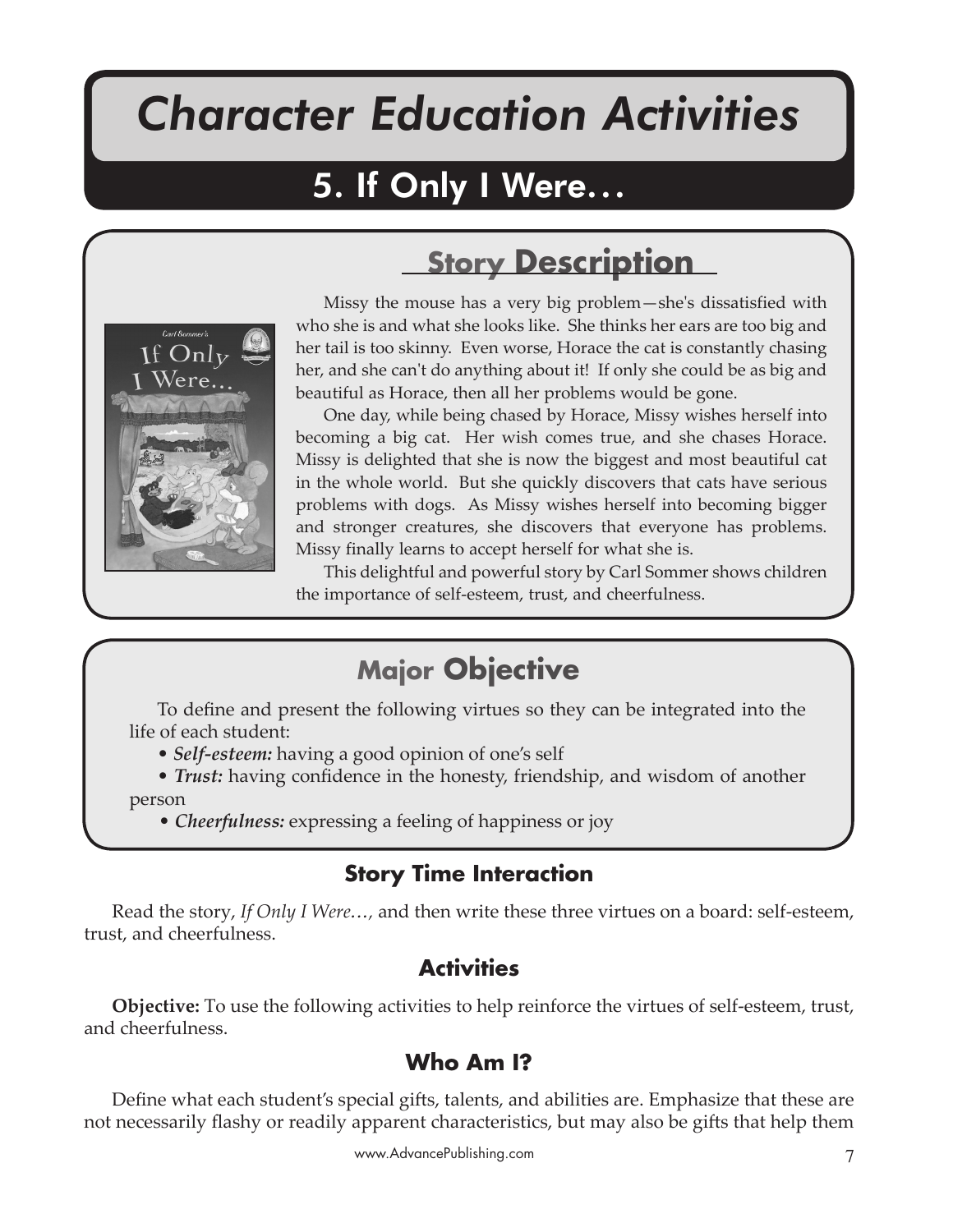If Only I Were

to be sensitive to the needs of others.

Notice that because Missy could not accept herself, she became very unhappy. When Missy learned to accept herself, she became a very happy mouse.

#### **The Hidden Me**

**Goal**: To help students realize they are unique and have special giftings that can benefit others around them when those giftings are used. Finding the uniqueness within each student could be like finding the hidden uniqueness in a peanut—both must be opened up to be revealed.

**Materials***:* A bag of roasted peanuts in the shell for students to share. (You may use raisins if some students are not permi�ed to have peanuts).

**Activity***:* As the peanuts are shelled by the students and the peanut skin removed, it reveals what's *really* inside that hard-looking protective shell. Stress that every peanut is different. No two are 100% alike. Note that inside the peanut is the shape of a bearded man. When the students have examined their peanut, explain that each student has uniqueness within themselves.

Likewise with the raisins. Look carefully at each one, and you will find no two are exactly alike. It may be that you are an artist and can draw cards to make others happy; you may be able to take things apart and fix them; you may be able to play an instrument or sing, etc.

**Explain***:* Self-determination is discovering what I like and being willing to work to improve what is in me.

I don't have to be just like everyone else. I am special and I can just be me.

#### **Behold, The Real Me! Cube**

**Goal**: To show the uniqueness of each student. **Project**: Create a box—presenting the REAL me! **Materials***:* A cube box (or create a cube box by cutting them from poster board.) Paint, paper, or fabric to cover the cube

Glue, scissors

Crayons, markers

**Student Materials**: Students are to bring photos and magazine pictures that describe what they like to do, such as skateboarding, fishing, baseball, swimming, ping-pong, playing a musical instrument, cooking, etc. Students may also draw pictures.

**Activity:** Instruct students to paint or cover the outside of the box. Each side can be different or alike. Attach pictures, stories, photos, ribbons, awards, or anything else that describes their gi�ing and talents. The cube may be a short story of the student's life, an autobiography.

**Finished product**: The finished product should tell others a lot about who you really are. You will see just how unique and special you are–there is no one exactly like you.

#### **I Bring You My Best**

**Goal**: To help each student find a creative way to use their gifting. Discuss various ways that students can present or use their giftings for their class, family, or community.

**Ideas**:

• Writing an autobiographical story (present it to your family or class)

• Performing a pantomime for the class or performing it for children in the hospital